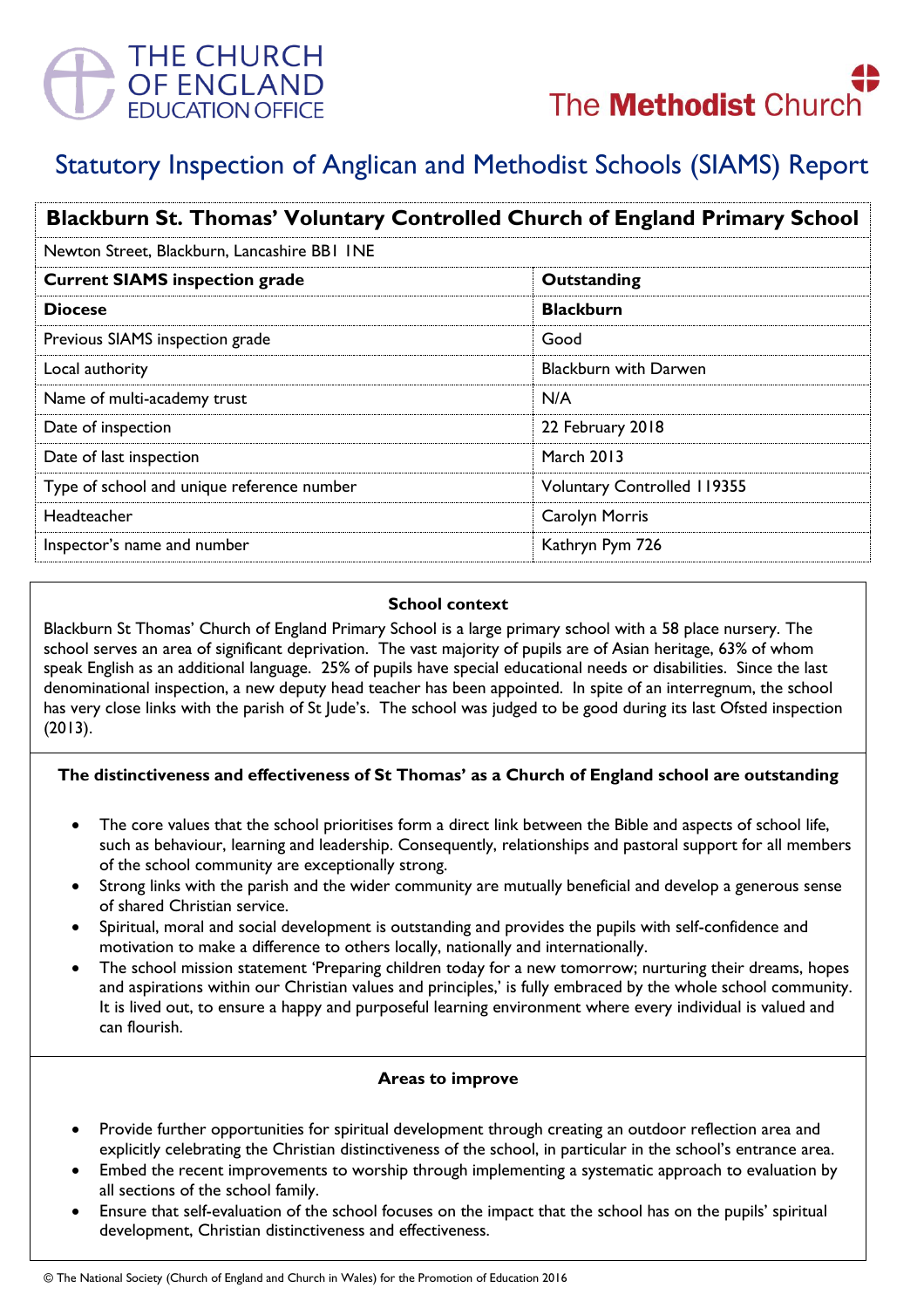#### **The school, through its distinctive Christian character, is outstanding at meeting the needs of all learners**

The development of the school's mission statement; 'Preparing children today for a new tomorrow; nurturing their dreams, hopes and aspirations within our Christian values and principles,' has been highly effective in ensuring that Christian distinctiveness is firmly at the core of all aspects of school life. This, along with the focus ontheir explicit Christian values such as perseverance, generosity and justice, provide firm foundations for all aspects of school.The creative, enriched and engaging curriculum, clear policies and strong relationships are firmly rooted in Gospel teaching. All pupils, including the most vulnerable, make good progress in their learning despite very low levels of entry and leave with academic success across the curriculum.

The school's extensive focus on nurture and care is demonstrated in the commitment to pastoral support for families in need, which is reflected in pupils' outstanding levels of attendance, excellent behaviour and attitudes to learning. Parents value school as a place of support, love and 'extended family.' This is evident in the pupils' confidence and enthusiasm for school life. The extended curriculum provides opportunities to enrich the pupils' experiences and further develop spiritual, moral, social and cultural (SMSC) aspects of learning, in particular language development and acquisition.

Pupils demonstrate great understanding of their Christian values through the confident way in which they talk about them and live them out across school life and in their local community. A parent explained the impact that this has at home; 'My whole family now knows what perseverance is.' The pupils have a deep understanding of many Bible stories and can confidently explain how these expand their appreciation of Christian values. 'I know that I have to persevere with my learning like Noah persevered doing God's work.' Charitable giving has a high profile in the school, driven by the school's Business Club, 'so that we can do our duty to help others. Generosity is a Christian value and is also part of my Muslim faith' explained the pupil who had the original idea to establish the club. The pupils are knowledgeable about world faiths and their understanding is enhanced through links with contrasting schools. Pupils are excited and challenged by religious education (RE).Consequently, it makes an excellent contribution to the spiritual development of pupils and impacts well on their understanding of the diverse society in which we live. Currently there are missed opportunities to utilise the grounds and areas of the school building to explicitly promote the Christian distinctiveness of the school and provide space for prayer and reflection within the school grounds.

# **The impact of collective worship on the school community is outstanding**

Collective worship is inclusive, inspirational, valued by all and central to school life. It not only unites the school family, but reaches out to the parish and wider community. Worship defines the ethos of the school and challenges everyone to aspire to live out its Christian values. Worship enables the school to keep the profile of the core Christian values at the forefront of its life on a daily basis, within the context of biblical teaching. The observed class worship provided pupils with the opportunity to read and reflect on Jesus' time in the wilderness, before reflecting on times when they are tempted.

Anglican prayers and responses are used confidently and provide a good structure to worship. The school has an enthusiastic, knowledgeable and proactive worship team, who have a clear vision for future development. This group has secured strong partnership with the parish, which now embraces all opportunities to work in partnership with the school. This has been a significant development since the last denominational inspection, despite the parish being in an interregnum. Foundation governors acknowledge the seamless partnership that now exists between school and parish, in spite of no families being part of the congregation. All parents actively support these mutually beneficial links and enjoy school services and aspects of the RE curriculum taking place at St Jude's.

Pupils have an age-appropriate appreciation of the Christian belief in God as Father, Son and Holy Spirit and speak confidently about having a relationship with God. Worship is vibrant, creative, engaging and provides pupils with the opportunity to pray, reflect, learn and praise God. Many opportunities for prayer are made throughout the day, which includes saying and appreciating something of the significance of The Lord's Prayer. The vibrant approach to singing and praise during worship is particularly strong and unites the whole school community. Staff value the opportunity to worship on a daily basis as a school family and acknowledge the impact that this has on each individual and the daily life of the school. They acknowledge that this has been a significant improvement in the life of the school in recent years. Worship would now benefit from a systematic approach to evaluation, so that the opinions of the whole community can be heard when considering future improvements.